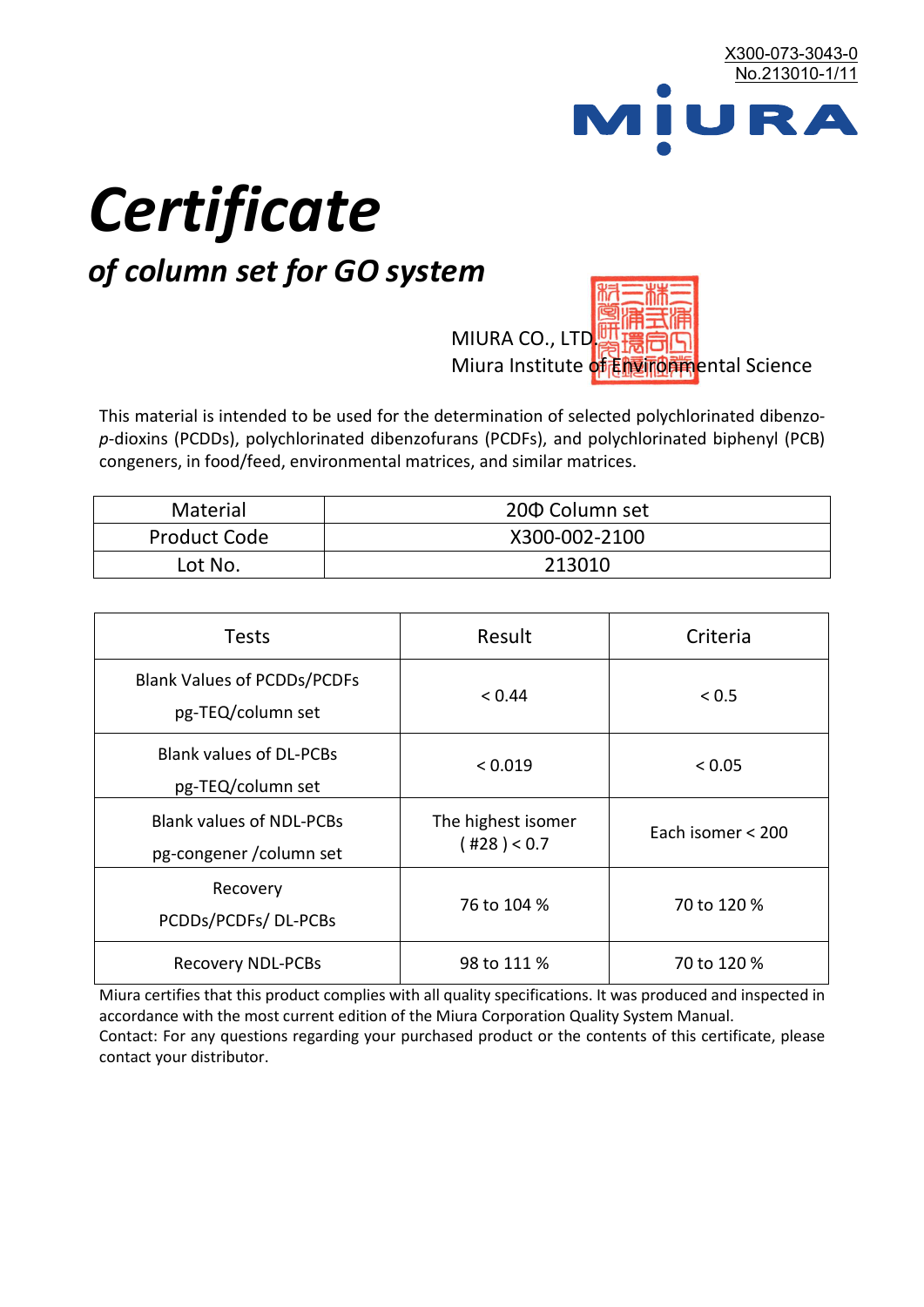### **DESCRIPTIONS**

**Lot Number:** The number mentioned on the labels on the column bag is the lot production number.

**Blank Level Values:** Blank level values, expressed as mass fractions (pg-TEQ per a column set), for selected PCB congeners, PCDD, and PCDF congeners are provided in Table 2. Blank level values are a reference value for which MIURA has the highest confidence in its accuracy, in that all known or suspected sources of bias have been investigated or taken into account (JIS K0311 or JIS K0312).

**Recovery Values (Sample):** Recovery values, expressed as percentages, are provided in Table 3 for selected mass labeled-PCB congeners, and selected mass labeled PCDD and PCDF congeners, based on selected mass labeled recovery standards added before GC-MS measurement. Recovery values meet EU regulations; however, the values meet the MIURA criteria for this certification, which are stricter than what is required by EU regulations.

#### **NOTICE AND WARNING TO USERS**

THE GO SYSTEM COLUMN SET IS INTENDED FOR DIOXIN ANALYTICAL USE ONLY, INCLUDING HAZARDOUS MATERIALS. BEFORE USE, READ THE SDS CAREFULLY; HANDLE PRODUCT AS A HAZARDOUS MATERIAL CAPABLE OF SKIN CORROSION AND/OR EYE DAMAGE.

#### **INSTRUCTIONS FOR STABILITY, STORAGE, AND USE**

**Stability and Storage:** The column set should be stored at room temperatures below 25 °C until use. It should not be frozen or exposed to sunlight or ultraviolet radiation. After removing from the bags, the contents should be used immediately, especially, because the concentration column (lower) "Alumina" can be deactivated under high-humidity. Storing of the removed column set is not recommended.

**Use:** If storing in a cold room or refrigerator, bring them to room temperature (let stand for approximately 30 min), remove water condensed on the surface of the bags. Carefully remove the bags to avoid damage of the column. Use the same lot number with one column set. For more information of column set refer to the operation manual.

#### **ANALYTICAL METHODS USED AT MIURA**

For preparation of blank test, several column sets chosen at random per lot production were allowed to reach ambient temperature; two types of the purification columns (upper: silver nitrate silica gel, and lower: sulfuric acid silica gel) were assembled, and 10 mL of n-hexane was added to wet the top of the column with the designated column cap and disposable syringe. Then, a known amount of internal standard solution (containing selected labeled PCB, PCDDs, and PCDFs congeners; as shown in Table 1) dissolved in 6 mL of n-hexane was added to the top of the column with disposable syringe, and the syringe was washed with 2 x 2 mL of n-hexane; the n-hexane was injected into the column again. Then, the purification columns assembled with the concentration columns (upper) and (lower) were set to the each system unit immediately. After two fractions (dioxin and PCB fractions) were obtained from each system unit, a known amount of the recovery standard solution was added to each concentration vessel. Finally, both fractions were concentrated using an evaporation system under nitrogen to 0.01 mL.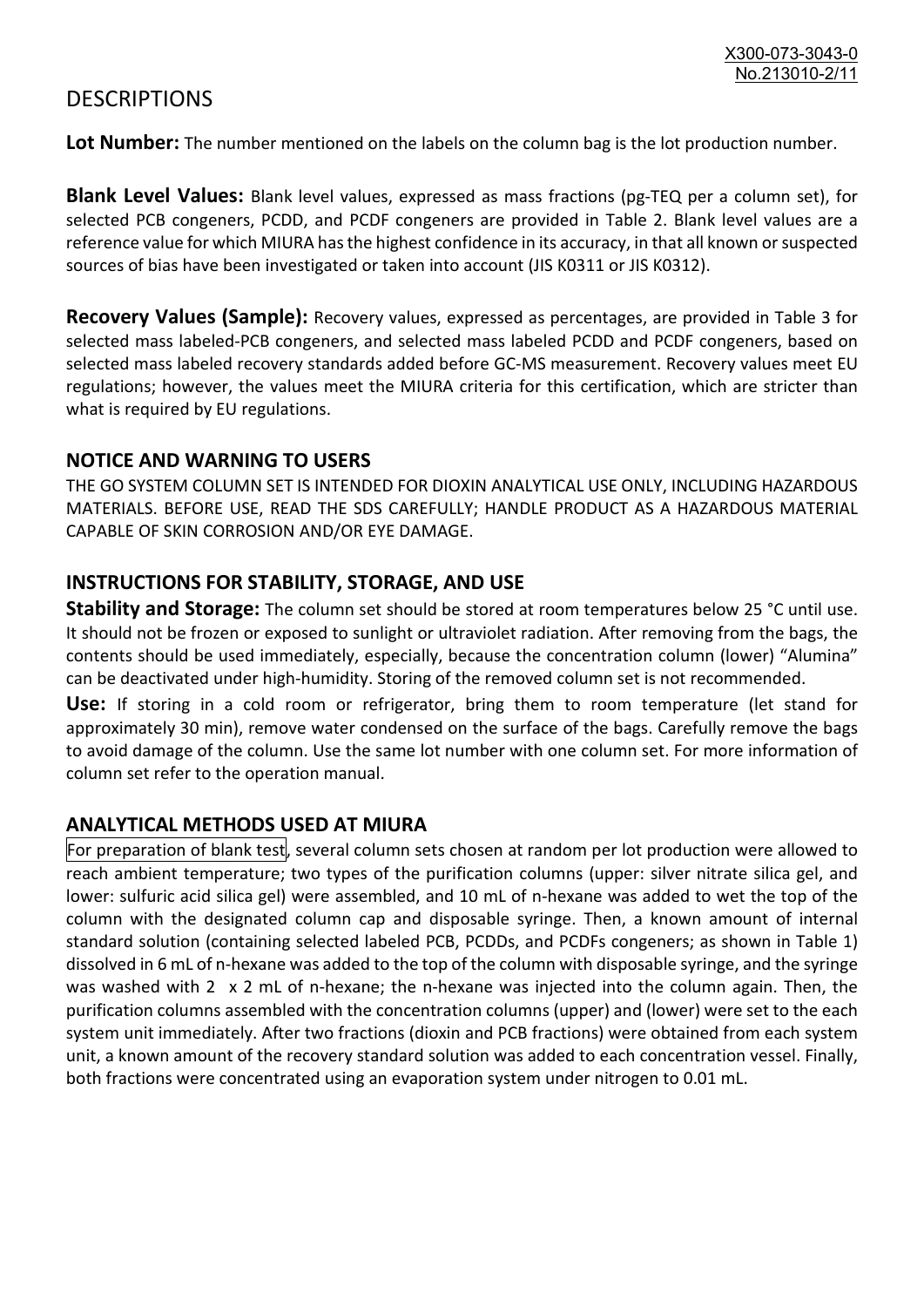X300-073-3043-0 No.213010-3/11

| Compounds                   | Standard                      | Maker Code     | Maker                           | <b>Diluted</b><br>Concentration |
|-----------------------------|-------------------------------|----------------|---------------------------------|---------------------------------|
|                             | Internal Standard             | DF-SS-A        |                                 |                                 |
| PCDDs and PCDFs,<br>DL-PCBs | <b>Internal Standard</b>      | DFP-LCS-B      |                                 |                                 |
|                             | Recovery (Surrogate) Standard | DF-IS-J        |                                 | $10$ ng/mL<br>in decane         |
| NDL-PCBs                    | Internal Standard             | <b>MBP-28</b>  | Wellington<br>Laboratories Inc. |                                 |
|                             |                               | <b>MBP-52</b>  |                                 |                                 |
|                             |                               | MBP-101        |                                 |                                 |
|                             |                               | <b>MBP-138</b> |                                 |                                 |
|                             |                               | MBP-153        |                                 |                                 |
|                             | Recovery (Surrogate) Standard | <b>MBP-19</b>  |                                 |                                 |
|                             |                               | <b>MBP-70</b>  |                                 |                                 |
|                             |                               | <b>MBP-111</b> |                                 |                                 |
|                             |                               | MBP-162        |                                 |                                 |
|                             |                               | <b>MBP-178</b> |                                 |                                 |

Table 1. Standard solutions used for recovery tests.

The concentrated dioxin fraction was analyzed using gas chromatography / high resolution mass spectrometry (GC/HRMS) operated in electron impact (EI) mode. A 0.25 mm ID × 60 m fused silica capillary (BPX-DXN, TRAJAN) was used. The concentrated PCB fraction was analyzed using GC/HRMS operated in EI mode. A 0.25 mm ID × 60 m fused silica capillary (HT8-PCB, TRAJAN) was used. All injections were 2 μL using a splitless inlet. The results, blank level values, are provided in Table 2. The chromatograms of each compounds are shown at page 6 and after. Furthermore, the dioxin and PCB fractions were analyzed using gas chromatography / low resolution mass spectrometry operated in total ion scan (m/z 50 to 500) mode, to confirm if interferences may affect determination of target compounds by GC/HRMS are included in the fractions, the chromatograms are not shown here.

For the recovery test (sample), The sunflower seed oil from Helianthus annuus (S5007-1L, Sigma Aldrich) was dissolved in 2 mL of n-hexane. A known amount of the internal standard solution was added to the flask, mixed, and allowed to equilibrate. First, several column sets chosen at random per lot production were allowed to reach ambient temperature; the purification columns (upper) and (lower) were assembled. 10 mL of n-hexane was added to wet the top of the column with the designated column cap and disposable syringe. Then, the sample with the internal standard was injected into the top of the column with the disposable syringe, and the syringe was washed with 2 x 2 mL of n-hexane; the n-hexane was injected into the column again. The purification column was assembled with the concentration column (upper) and (lower), and set to the each system unit immediately. After obtaining two fractions from the system unit, the dioxin and PCB fractions were concentrated using an evaporation system under nitrogen to approximately 0.01 mL. After the addition of a known amount of recovery standard solution, the both fractions were concentrated to 0.02 mL; then dioxin and PCB in each fractions were analyzed using GC/HRMS as mentioned above test. The inspection results is displayed in Table 3.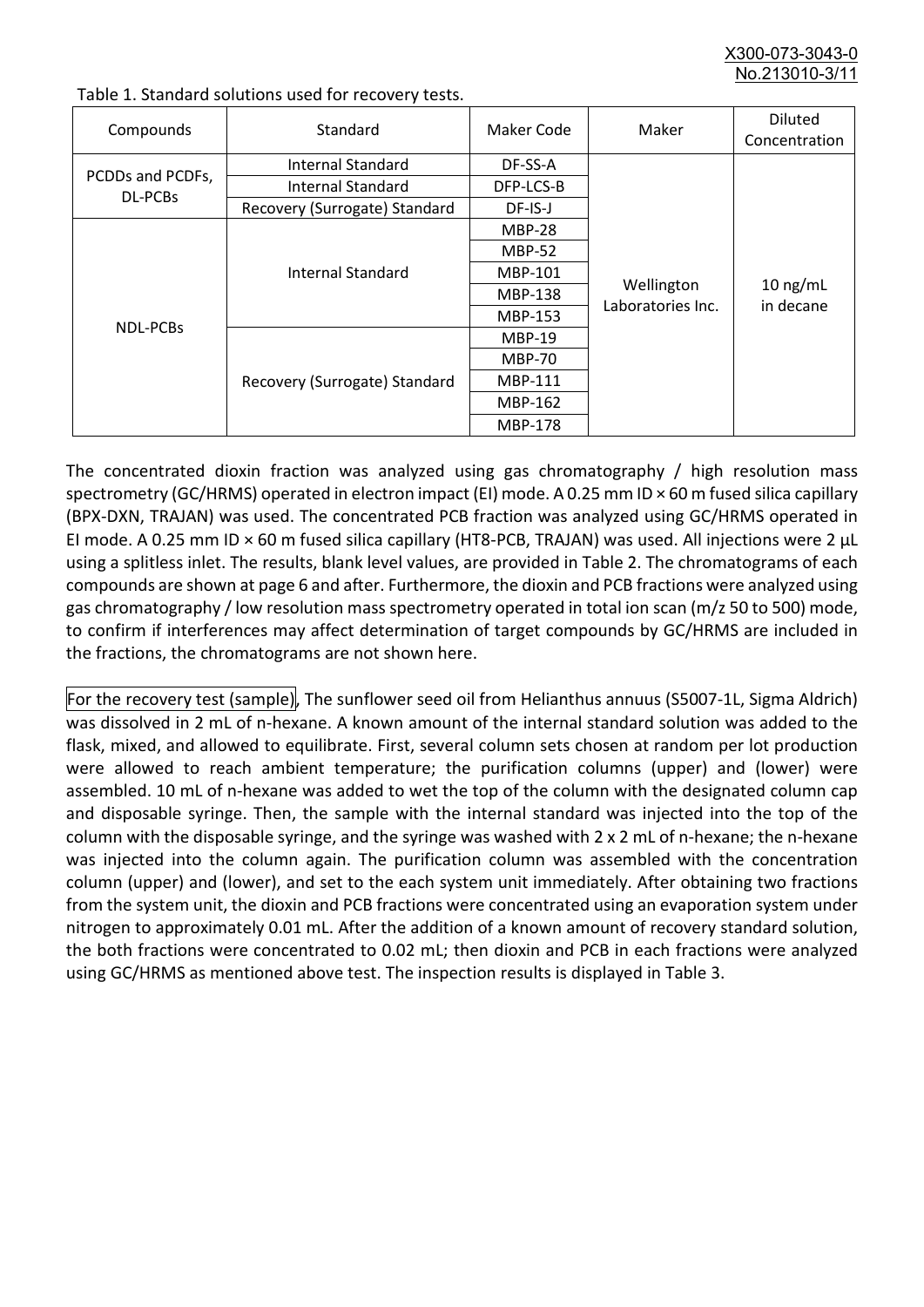X300-073-3043-0 No.213010-4/11

|  |  | Table 2 Blank levels of dioxins (PCDDs/PCDFs and DL-PCBs) and NDL-PCBs per column set. |
|--|--|----------------------------------------------------------------------------------------|
|--|--|----------------------------------------------------------------------------------------|

| able 2 Dialik levels of dioxilis (PCDDs/PCDI's and DL-PCDs) and NDL-PCDs per coldinii set.<br>Congener | Concentration | LOQ       | <b>LOD</b> | $S/N=3$   | TEQ*      |
|--------------------------------------------------------------------------------------------------------|---------------|-----------|------------|-----------|-----------|
|                                                                                                        | pg/column     | pg/column | pg/column  | pg/column | pg/column |
| 2,3,7,8-TeCDD                                                                                          | <b>ND</b>     | 0.29      | 0.09       | 0.06      | 0.09      |
| 1,2,3,7,8-PeCDD                                                                                        | <b>ND</b>     | 0.30      | 0.09       | 0.02      | 0.09      |
| 1,2,3,4,7,8-HxCDD                                                                                      | <b>ND</b>     | 0.8       | 0.2        | 0.1       | 0.02      |
| 1,2,3,6,7,8-HxCDD                                                                                      | <b>ND</b>     | 0.7       | 0.2        | 0.1       | 0.02      |
| 1,2,3,7,8,9-HxCDD                                                                                      | <b>ND</b>     | 0.8       | 0.2        | 0.1       | 0.02      |
| 1,2,3,4,6,7,8-HpCDD                                                                                    | <b>ND</b>     | 1.3       | 0.4        | 0.1       | 0.004     |
| <b>OCDD</b>                                                                                            | <b>ND</b>     | 1.9       | 0.6        | 0.3       | 0.00018   |
| 2,3,7,8-TeCDF                                                                                          | <b>ND</b>     | 0.9       | 0.3        | 0.1       | 0.03      |
| 1,2,3,7,8-PeCDF                                                                                        | <b>ND</b>     | 0.8       | 0.2        | 0.1       | 0.006     |
| 2,3,4,7,8-PeCDF                                                                                        | <b>ND</b>     | 0.5       | 0.2        | 0.1       | 0.06      |
| 1,2,3,4,7,8-HxCDF                                                                                      | <b>ND</b>     | 0.6       | 0.2        | 0.1       | 0.02      |
| 1,2,3,6,7,8-HxCDF                                                                                      | <b>ND</b>     | 0.9       | 0.3        | 0.1       | 0.03      |
| 1,2,3,7,8,9-HxCDF                                                                                      | <b>ND</b>     | 0.6       | 0.2        | 0.1       | 0.02      |
| 2,3,4,6,7,8-HxCDF                                                                                      | <b>ND</b>     | 0.6       | 0.2        | 0.1       | 0.02      |
| 1,2,3,4,6,7,8-HpCDF                                                                                    | <b>ND</b>     | 1.0       | 0.3        | 0.08      | 0.003     |
| 1,2,3,4,7,8,9-HpCDF                                                                                    | <b>ND</b>     | 1.1       | 0.3        | 0.09      | 0.003     |
| <b>OCDF</b>                                                                                            | <b>ND</b>     | 2.0       | 0.6        | 0.3       | 0.00018   |
| #81 (3,4,4',5-TeCB)                                                                                    | <b>ND</b>     | 0.7       | 0.2        | 0.03      | 0.00006   |
| #77 (3,3',4,4'-TeCB)                                                                                   | <b>ND</b>     | 1.5       | 0.5        | 0.04      | 0.00005   |
| #126 (3,3',4,4',5-PeCB)                                                                                | <b>ND</b>     | 0.4       | 0.1        | 0.1       | 0.01      |
| #169 (3,3',4,4',5,5'-HxCB)                                                                             | <b>ND</b>     | 0.9       | 0.3        | 0.04      | 0.009     |
| #123 (2',3,4,4',5-PeCB)                                                                                | <b>ND</b>     | 0.4       | 0.1        | 0.04      | 0.000003  |
| #118 (2,3',4,4',5-PeCB)                                                                                | <b>ND</b>     | 0.7       | 0.2        | 0.04      | 0.000006  |
| #105 (2,3,3',4,4'-PeCB)                                                                                | <b>ND</b>     | 0.4       | 0.1        | 0.04      | 0.000003  |
| #114 (2,3,4,4',5-PeCB)                                                                                 | <b>ND</b>     | 0.6       | 0.2        | 0.04      | 0.000006  |
| #167 (2,3',4,4',5,5'-HxCB)                                                                             | <b>ND</b>     | 0.4       | 0.1        | 0.03      | 0.000003  |
| #156 (2,3,3',4,4',5-HxCB)                                                                              | <b>ND</b>     | 0.5       | 0.1        | 0.03      | 0.000003  |
| #157 (2,3,3',4,4',5'-HxCB)                                                                             | <b>ND</b>     | 0.6       | 0.2        | 0.04      | 0.000006  |
| #189 (2,3,3',4,4',5,5'-HpCB)                                                                           | <b>ND</b>     | 0.4       | 0.1        | 0.03      | 0.000003  |
| #28 (2,4,4'-TrCB)                                                                                      | 0.7           | 0.4       | 0.1        | 0.05      |           |
| #52 (2,2',5,5'-TeCB)                                                                                   | (0.2)         | 0.3       | 0.1        | 0.06      |           |
| #101 (2,2',4,5,5'-PeCB)                                                                                | <b>ND</b>     | 0.4       | 0.1        | 0.04      |           |
| #138 (2,2',3,4,4',5'-HxCB)                                                                             | <b>ND</b>     | 0.6       | 0.2        | 0.04      |           |
| #153 (2,2',4,4',5,5'-HxCB)                                                                             | <b>ND</b>     | 1.1       | 0.3        | 0.04      |           |
| #180 (2,2',3,4,4',5,5'-HpCB)                                                                           | <b>ND</b>     | 0.6       | 0.2        | 0.05      |           |

\* TEQ: Toxicity Equivalents (are applied WHO-TEF(2006))

- 1. The figures in the parentheses in the concentration of actual measurement denote the concentration of the LOD or more and less than the LOQ.
- 2. ND in the concentration of actual measurement denotes less than the LOD.
- 3. TEQ are calculated with an actual measurement which is the concentration of the LOQ or more, and an actual measurement which is the concentration of the LOD or more and less than the LOQ, respectively. For values less than the LOD, TEQ are calculated with the LOD.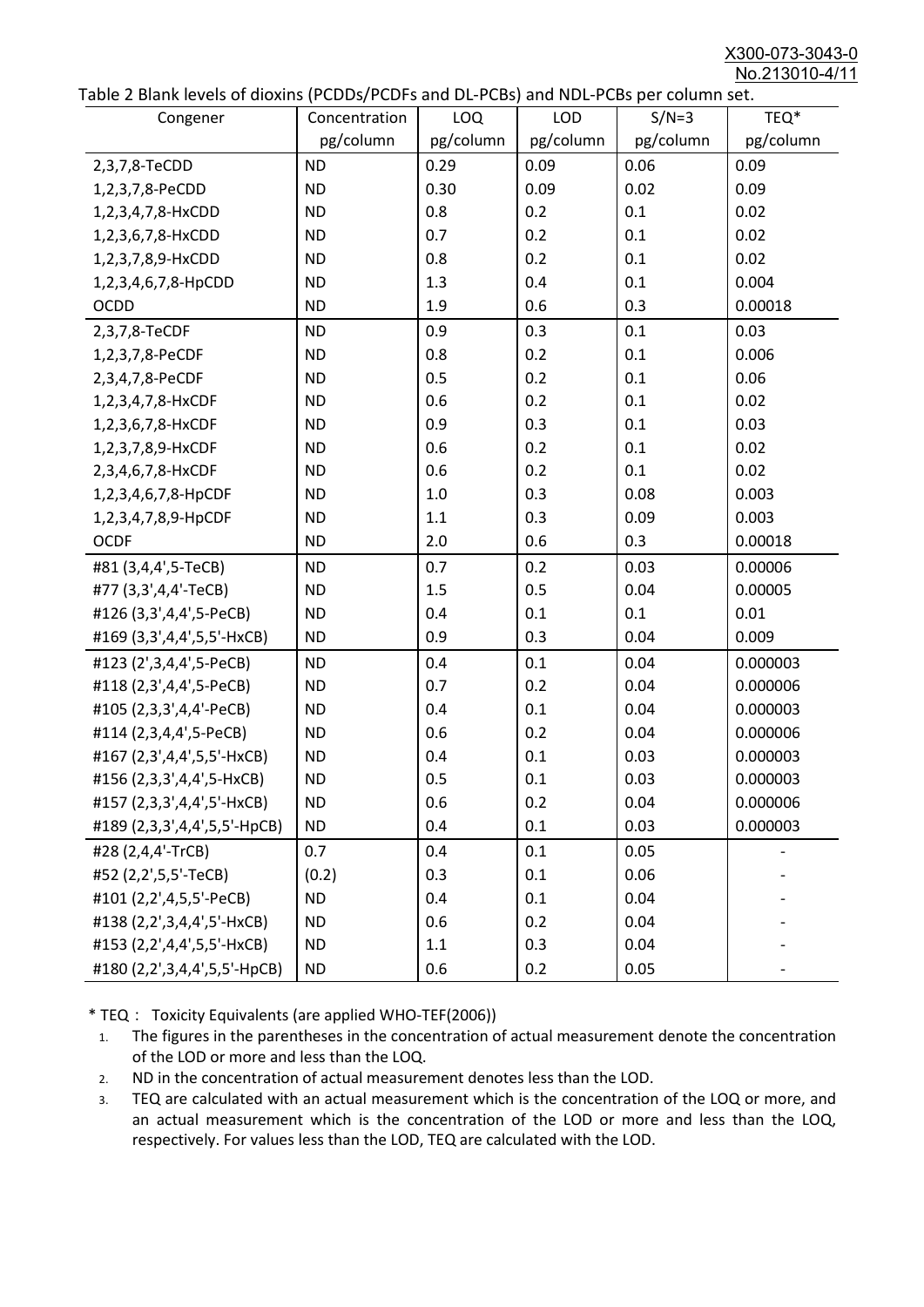| able 5. . Recoveries of labeled internal standar |        |
|--------------------------------------------------|--------|
| Congener                                         | Sample |
| 2,3,7,8-TeCDD                                    | 76 %   |
| 1,2,3,7,8-PeCDD                                  | 83%    |
| 1,2,3,4,7,8-HxCDD                                | 82%    |
| 1,2,3,6,7,8-HxCDD                                | 84 %   |
| 1,2,3,7,8,9-HxCDD                                | 76 %   |
| 1,2,3,4,6,7,8-HpCDD                              | 80%    |
| <b>OCDD</b>                                      | 78%    |
| 2,3,7,8-TeCDF                                    | 86 %   |
| 1,2,3,7,8-PeCDF                                  | 87%    |
| 2,3,4,7,8-PeCDF                                  | 89%    |
| 1,2,3,4,7,8-HxCDF                                | 83%    |
| 1,2,3,6,7,8-HxCDF                                | 82%    |
| 1,2,3,7,8,9-HxCDF                                | 81%    |
| 2,3,4,6,7,8-HxCDF                                | 78%    |
| 1,2,3,4,6,7,8-HpCDF                              | 81%    |
| 1,2,3,4,7,8,9-HpCDF                              | 78%    |
| <b>OCDF</b>                                      | 79%    |
| #81 (3,4,4',5-TeCB)                              | 86 %   |
| #77 (3,3',4,4'-TeCB)                             | 85%    |
| #126 (3,3',4,4',5-PeCB)                          | 95 %   |
| #169 (3,3',4,4',5,5'-HxCB)                       | 89%    |
| #123 (2',3,4,4',5-PeCB)                          | 96%    |
| #118 (2,3',4,4',5-PeCB)                          | 89%    |
| #105 (2,3,3',4,4'-PeCB)                          | 100%   |
| #114 (2,3,4,4',5-PeCB)                           | 95%    |
| #167 (2,3',4,4',5,5'-HxCB)                       | 96%    |
| #156 (2,3,3',4,4',5-HxCB)                        | 100%   |
| #157 (2,3,3',4,4',5'-HxCB)                       | 98%    |
| #189 (2,3,3',4,4',5,5'-HpCB)                     | 104%   |
| #28 (2,4,4'-TrCB)                                | 101%   |
| #52 (2,2',5,5'-TeCB)                             | 100%   |
| #101 (2,2',4,5,5'-PeCB)                          | 101%   |
| #138 (2,2',3,4,4',5'-HxCB)                       | 101%   |
| #153 (2,2',4,4',5,5'-HxCB)                       | 98%    |
| #180 (2,2',3,4,4',5,5'-HpCB)                     | 111%   |

Table 3. Recoveries of labeled internal standards.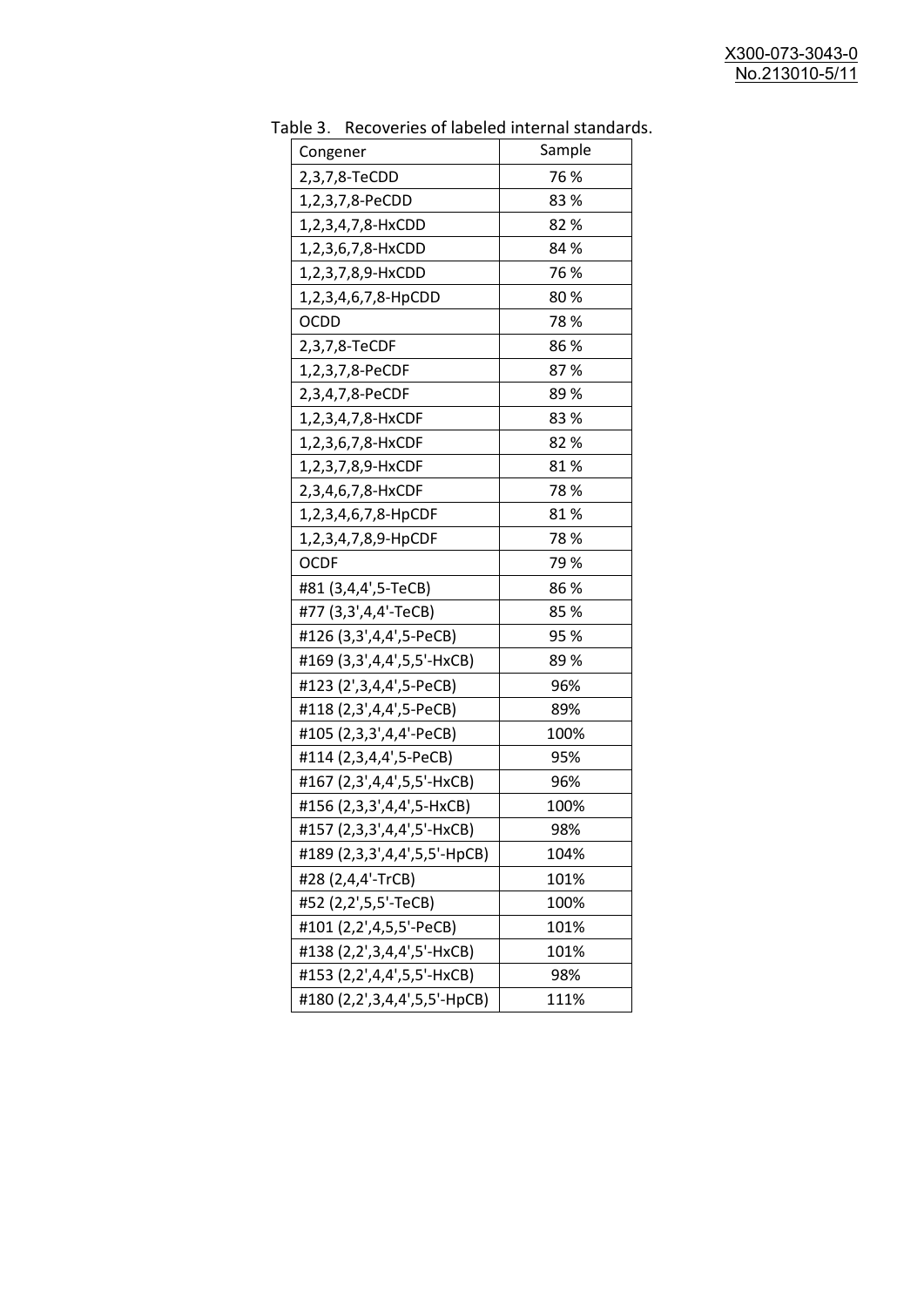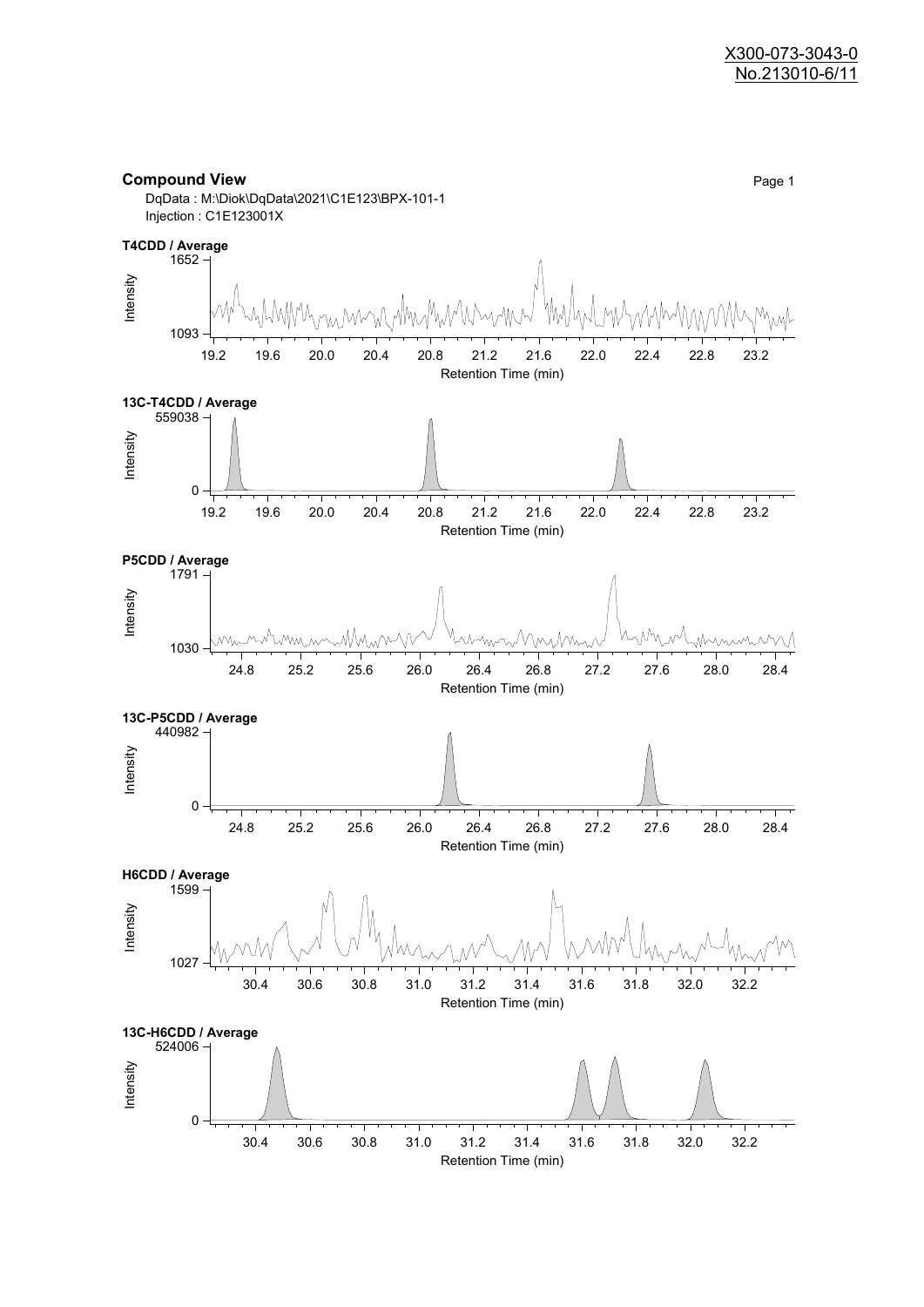#### X300-073-3043-0 No.213010-7/11

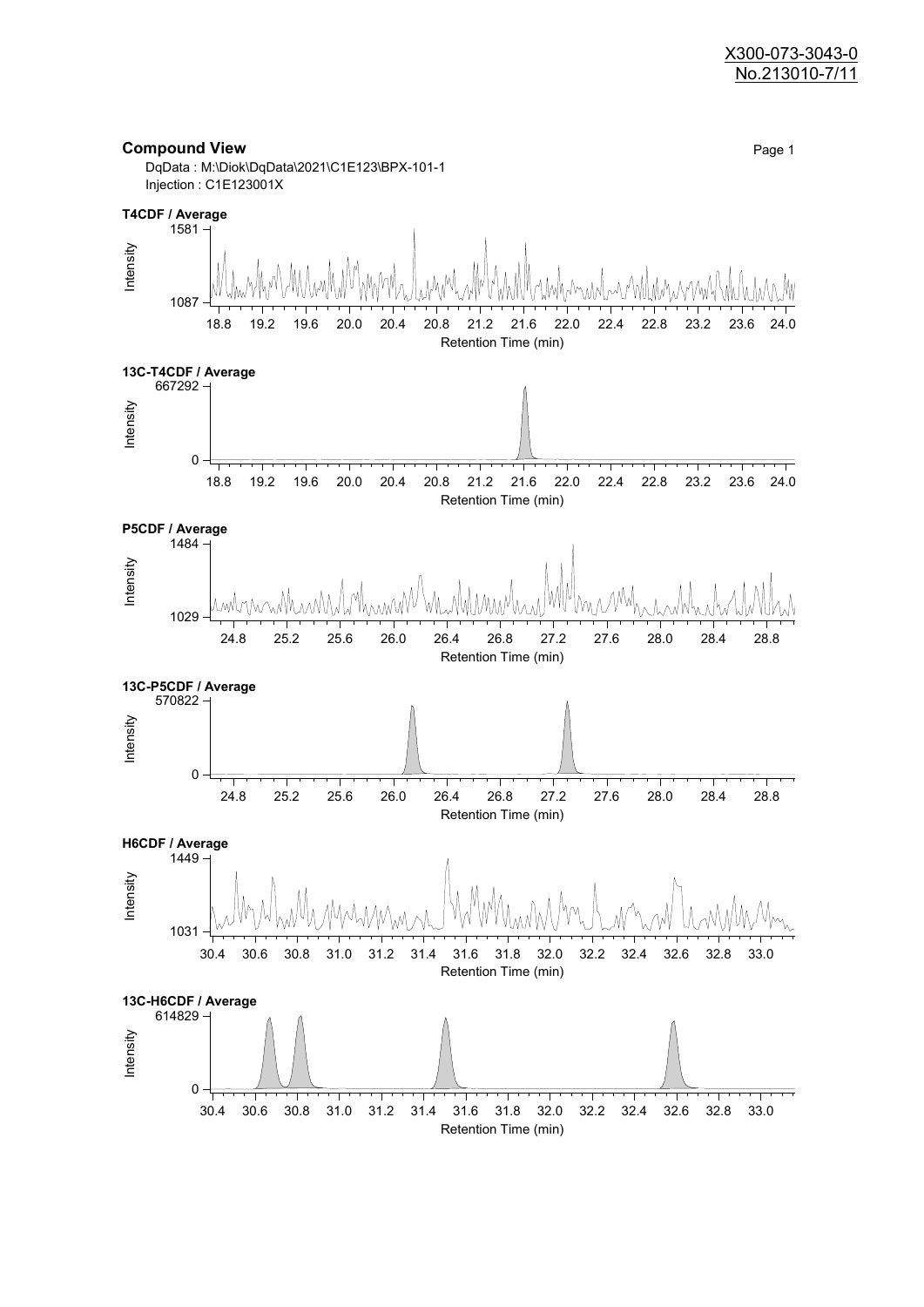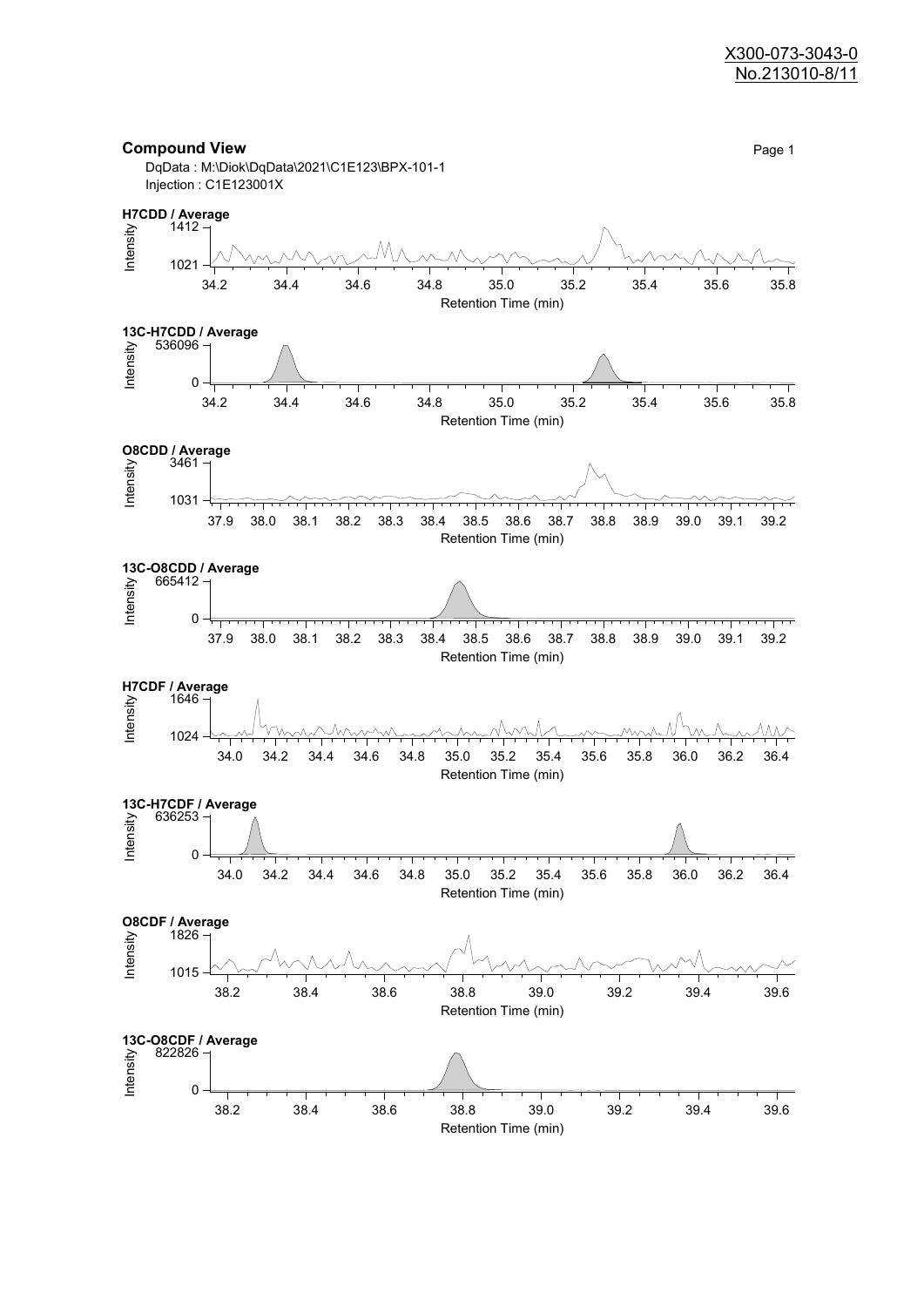![](_page_8_Figure_1.jpeg)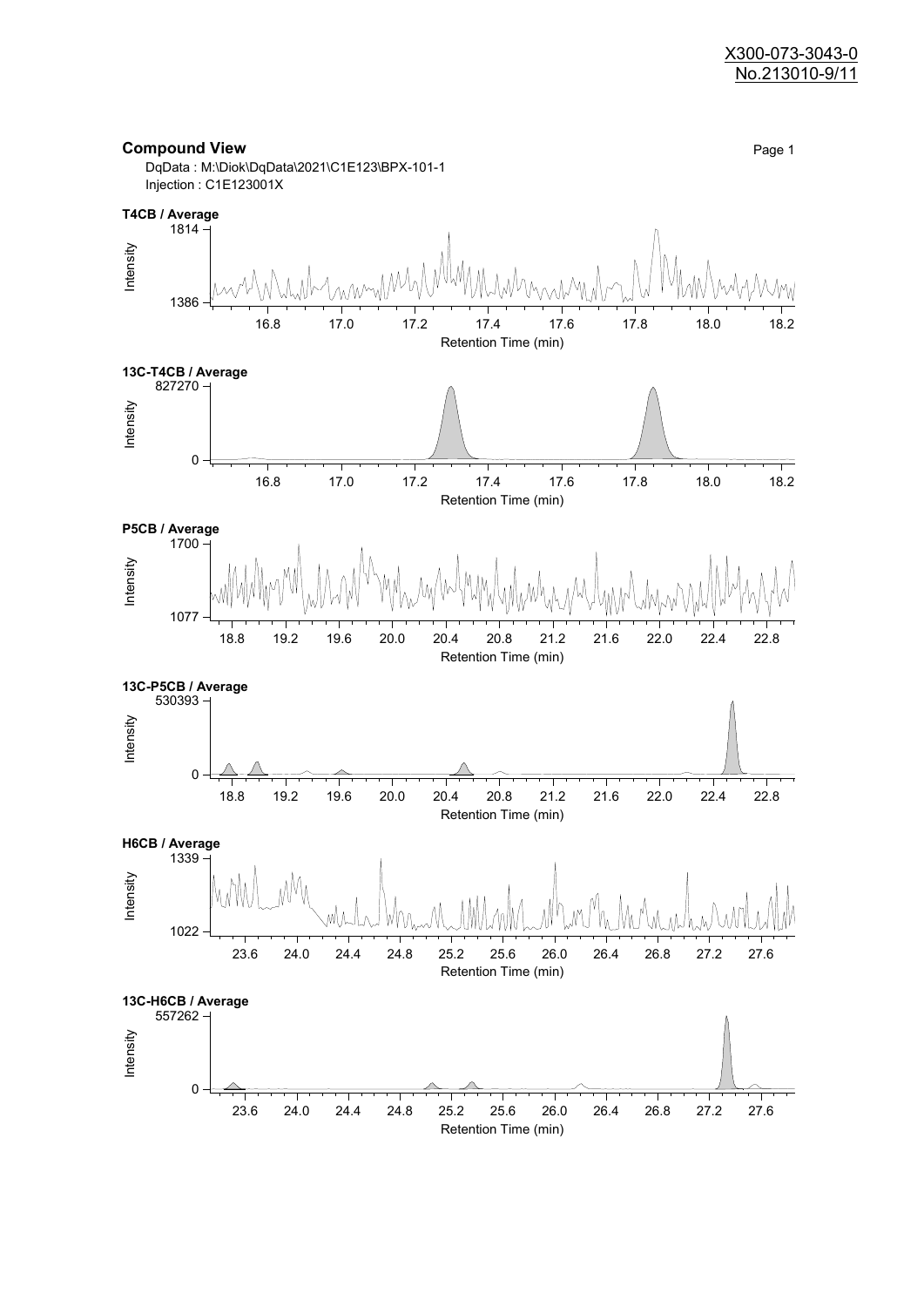![](_page_9_Figure_1.jpeg)